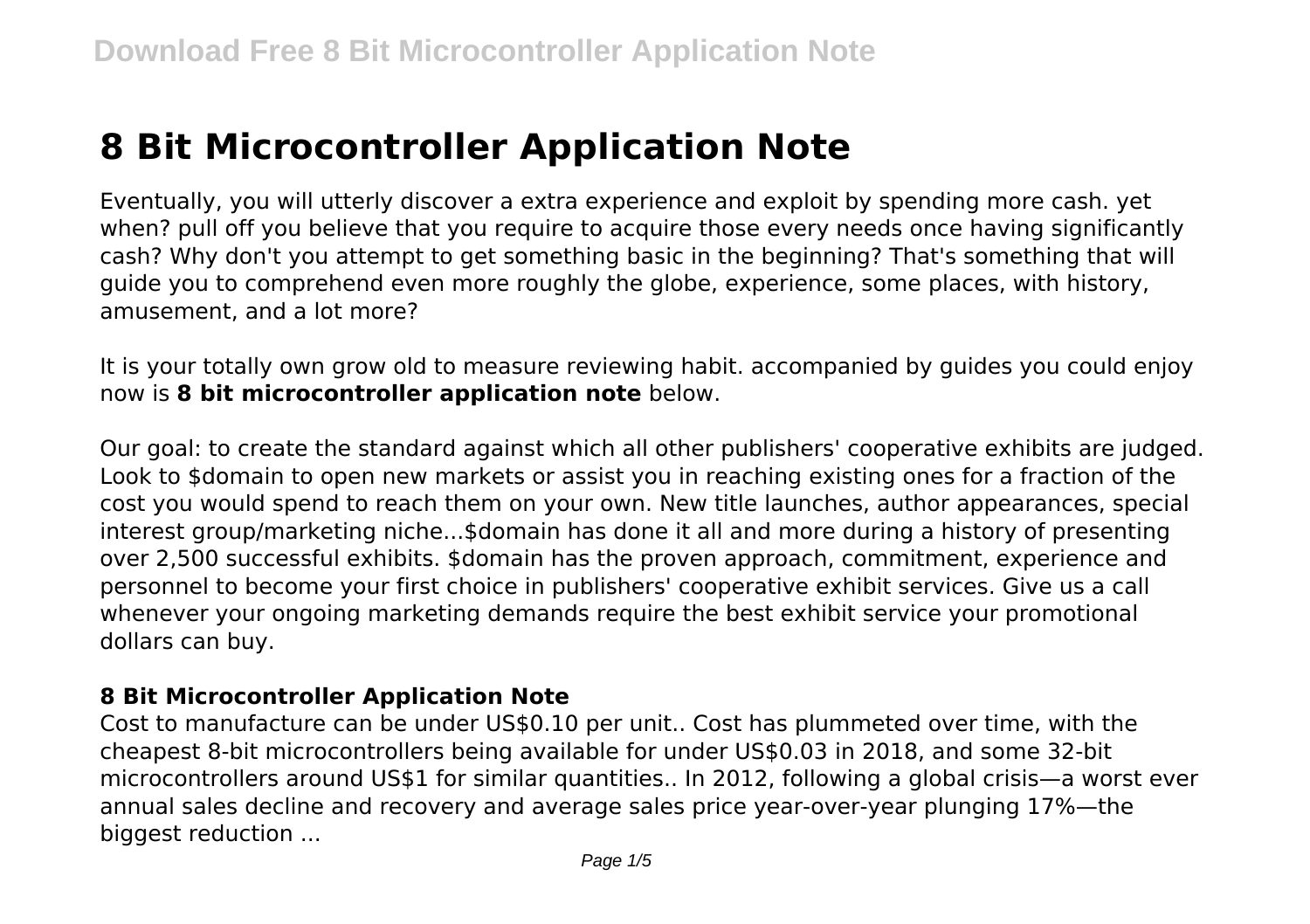## **Microcontroller - Wikipedia**

Application Flash Section is updated, providing true Read-While-Write operation. By combining an 8-bit RISC CPU with In-System Self-Programmable Flash on a monolithic chip, the Atmel ATmega8 is a powerful microcontroller that provides a highly-flexible and cost-effective solution to many embedded control applications.

## **Atmel 2486 8-bit AVR Microcontroller - Microchip Technology**

The STM32 microcontroller general-purpose input/ output pin (GPIO) provides many ways to interface with external circuits within an application framework. This application note provides basic information about GPIO configurations as well as guidelines for hardware and software developers to optimize the power performance of their STM32 32-bit ...

#### **STM32 microcontroller GPIO hardware settings and low-power consumption ...**

The XMC™ microcontroller family based on ARM® Cortex®-M cores, is dedicated to applications in the segments of power conversion, factory and building automation, transportation and home appliances. ... Download exe file that includes the installer and the release note: MemTool v4.8.2 exe download. MemTool v4.8.2 Release Note. XMC™ Flasher ...

## **32-bit XMC™ Industrial Microcontroller Arm® Cortex®-M - Infineon**

The high-performance Microchip picoPower® 8-bit AVR® RISC-based microcontroller combines 32 KB ISP Flash memory with read-while-write capabilities, 1024B EEPROM, 2 KB SRAM, 23 general purpose I/O lines, 32 general purpose working registers, three flexible timer/counters with compare modes, internal and external interrupts, serial programmable ...

# **myMicrochip**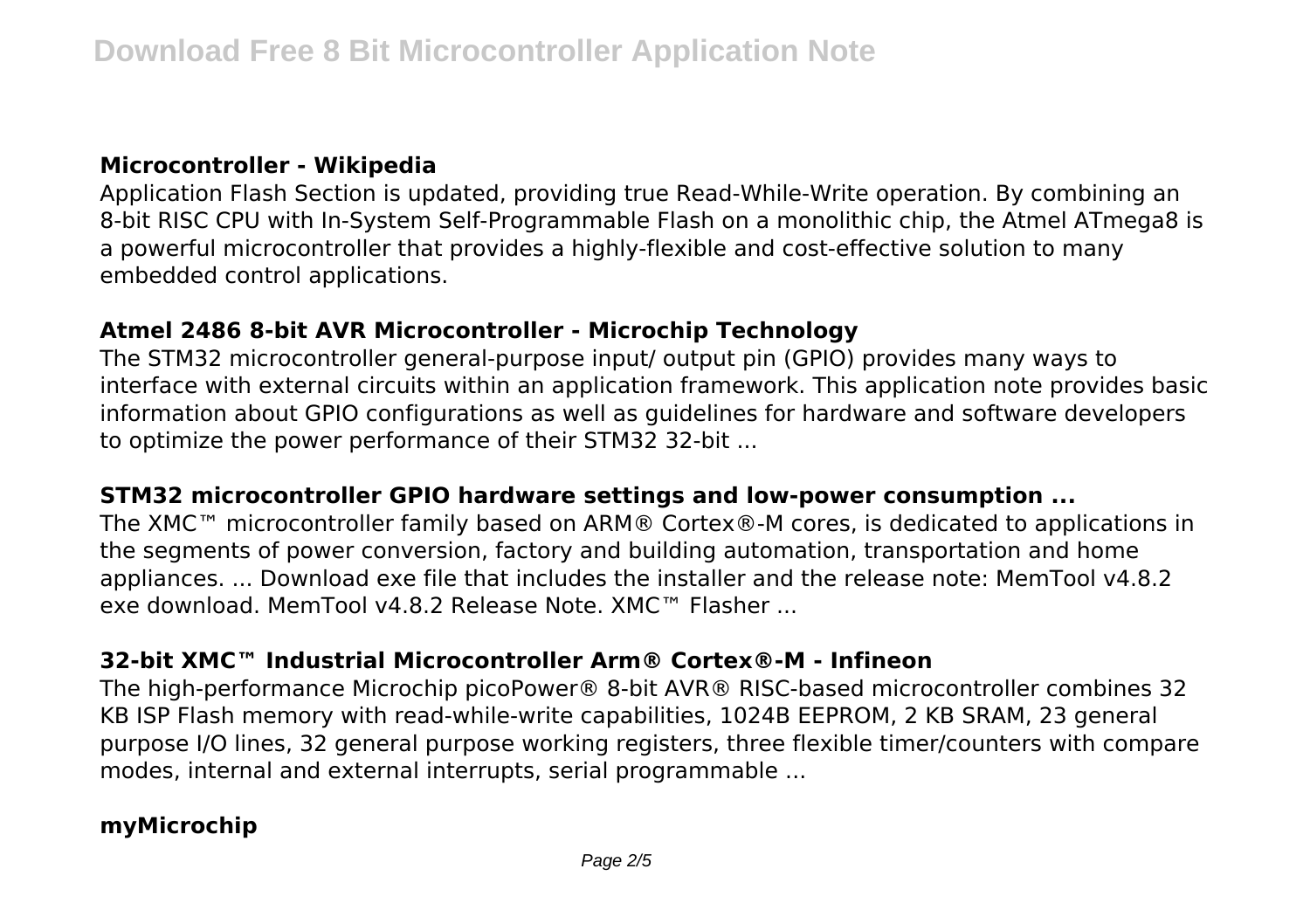used for external timing or clocking purposes. Note, however, that one ALE pulse is skipped dur-ing each access to external data memory. If desired, ALE operation can be disabled by setting bit 0 of SFR location 8EH. With the bit set, ALE is active only during a MOVX or MOVC instru ction. Otherwise, the pin is weakly pulled high.

# **8-bit Microcontroller with 8K Bytes In-System Programmable Flash AT89S52**

Download exe file that includes the installer and the release note: MemTool v4.8.2 exe download. MemTool v4.8.2 Release Note. XMC™ Flasher: XMC1000 family XMC4000 family. v1.1.0: XMC™ Flasher is a tiny, free of charge programming tool for on-chip flash programming.

#### **32-bit XMC4000 Industrial Microcontroller Arm® Cortex®-M4**

ory that use 8-bit addresses (MOVX @ RI), Port 2 emits the contents of the P2 Special Function Register. Port 2 also receives the high-order address bits and some control signals during Flash programming and verification. Port 3 Port 3 is an 8-bit bi-directional I/O port with internal pullups. The Port 3 output buffers can sink/source four TTL ...

## **Programmable Serial Channel 8-bit Microcontroller - Keil**

STM8S Mainstream series. ST's STM8S series of mainstream 8-bit microcontrollers covers a large variety of applications in the industrial, consumer and computer markets, particularly where large volumes are concerned.. Based on the STM8 proprietary core, the STM8S series benefits from ST's 130 nm technology and advanced core architecture performing up to 20 MIPS at 24 MHz.

## **STM8S Series - 8-bit Microcontrollers (MCU) - STMicroelectronics**

Application note: HALCoGen Ethernet Driver With lwIP Integration Demo and Active Webserver Demo: PDF | HTML: ... USB RM48L530 — 16/32-Bit RISC Flash Microcontroller RM48L540 — 16/32-Bit RISC Flash Microcontroller RM48L730 ... 2KB RAM MSP430L092 — 4 MHz MCU with 2KB ROM, 2KB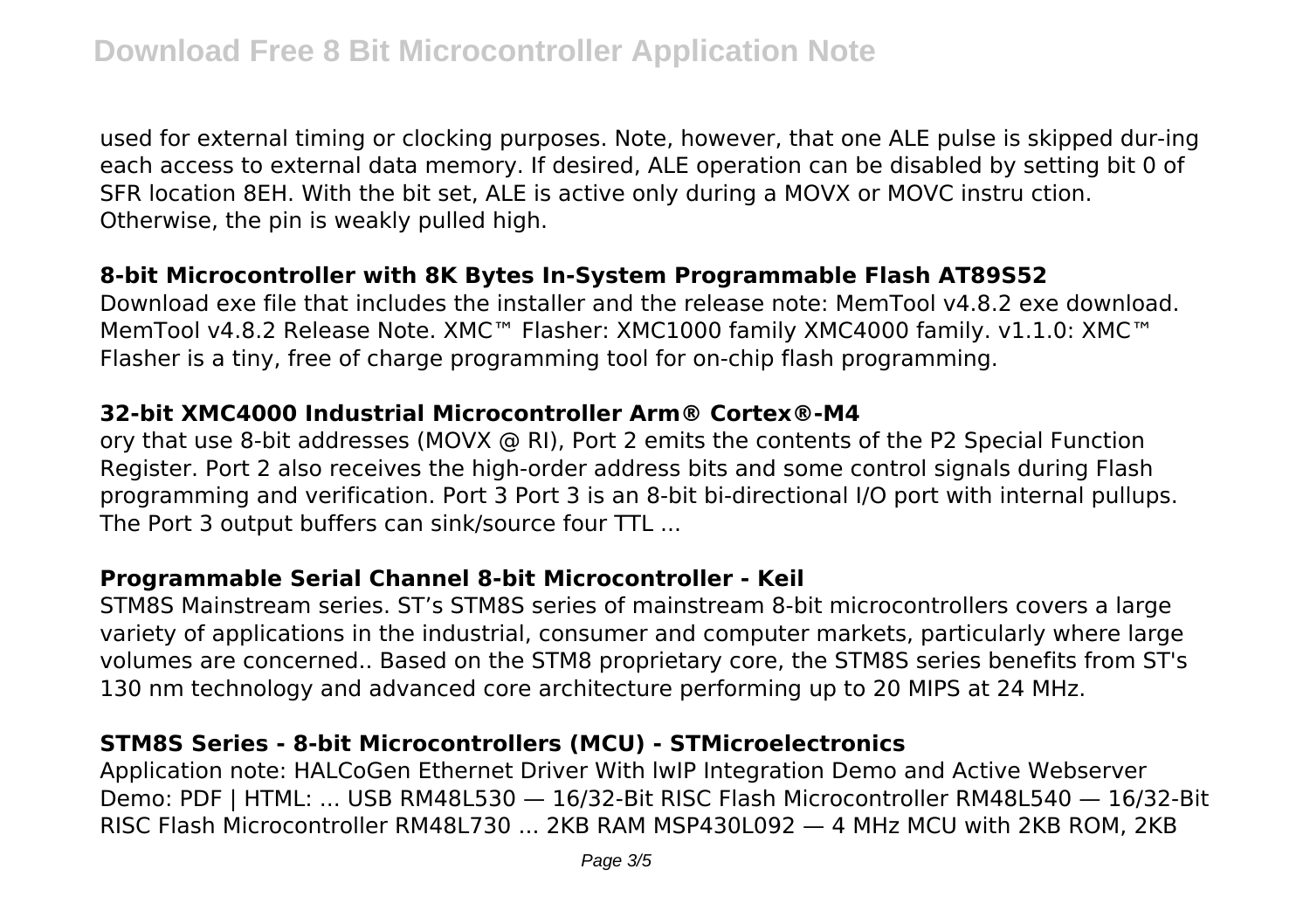SRAM, 8-bit ADC, 8-bit DAC, comparator, timer ; MSP430TCH5E ...

# **TMS570LS1227 data sheet, product information and support | TI.com**

C2000™ 32-bit MCU 120-MHz 256-KB flash, FPU, TMU with CLA, CLB, AES and CAN-FD Approx. price (USD) 1ku | 3.446. AM2732-Q1 NEW AM2732-Q1 ACTIVE. ... Application note The Essential Guide for Developing With C2000 Real-Time Microcontrollers (Rev. D) This essential guide showcases the unique capabilities and peripherals of C2000 MCUs, which can ...

## **Microcontrollers (MCUs) | TI.com**

Bit 6 TX9: When this bit is set it enables the 9 bit transmission otherwise 8 bit transmission is used. 9th bit in the 9 bit transmission mode is commonly used as parity bit. Bit 7 CSRC: Clock Source Select Bit, this bit has no application in the Asynchronous mode operation of USART module. It is used to select master or slave mode in ...

## **Using UART of PIC Microcontroller with MPLAB XC8 - electroSome**

The EFM32PG23 32-bit microcontroller (MCU) family is a software compatible MCU-only version of the award-winning EFR32xG23 wireless SoC platform, namely FG23 and ZG23. PG23 32-bit MCUs are ideal for enabling a wide range of ultra-low-power and high-performance embedded IoT applications.

## **EFM32 32-bit Low Power Microcontroller - Silicon Labs**

The 16-bit S12 MagniV ® S12ZVM mixed-signal microcontroller family offers the smallest, efficient, and scalable 3-phase motor control solution for Brushless Direct Current (BLDC) motor, Permanent Magnet Synchronous Motor (PMSM), or Switched Reluctance Motor (SRM) control applications for industrial and automotive.. The S12ZVM MCUs integrate a 12 V to 5 V voltage regulator, LIN physical layer ...